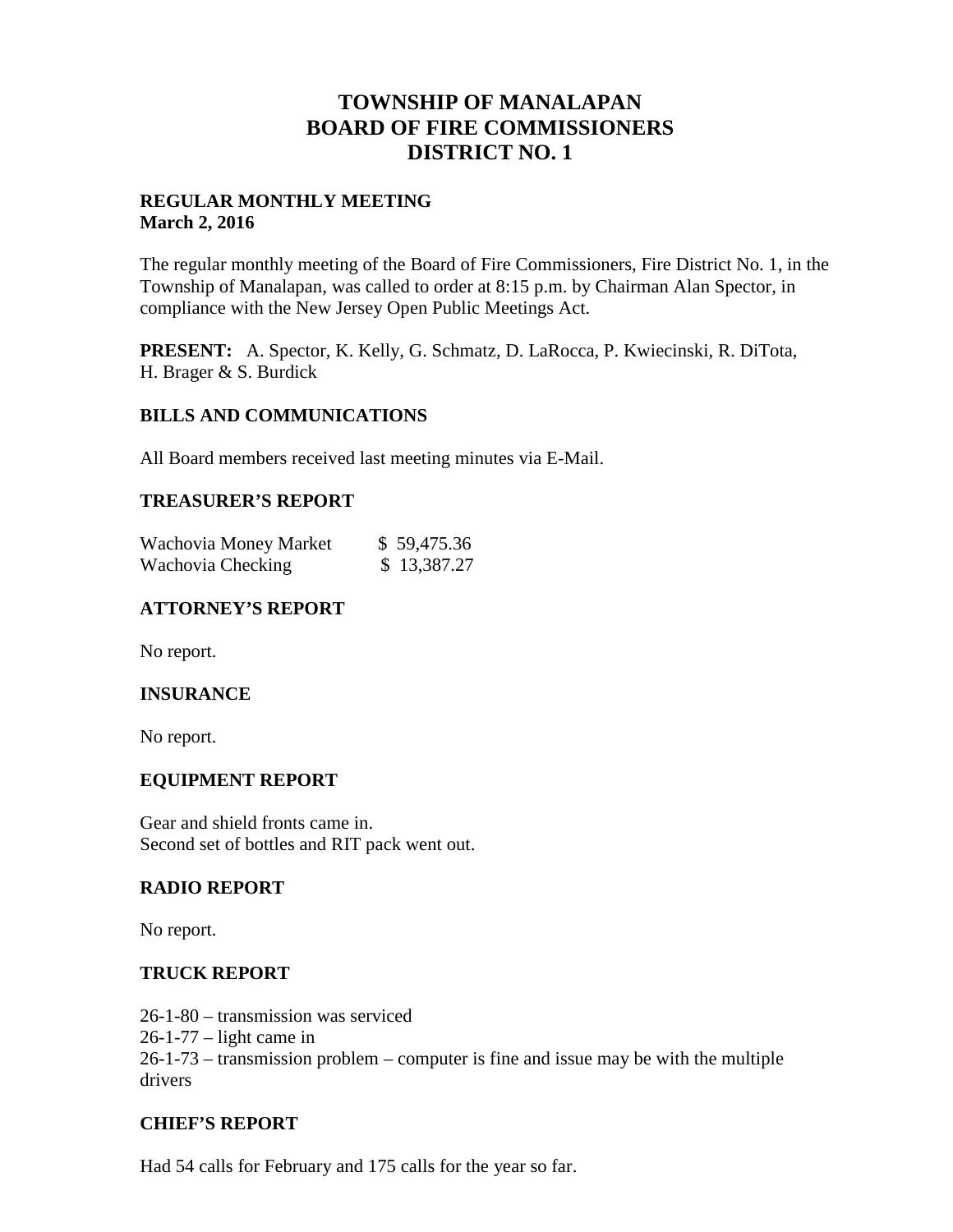Held safety meeting today after fire call in which Ralph DeFalco suffered a minor burn on his neck.

There is an issue with one set of the gear.

# **ASSOCIATION REPORT**

Steve Ross was put back out on medical leave. The door on 90's bay came crashing down on Saturday and was repaired. Company will be back on Tuesday to replace the springs. Received paperwork for the Freehold Memorial Day Parade. Jackets have been ordered. Girl Scouts would like to come up and tour the firehouse and make cookies for the membership. Looking at doing this prior to April's monthly meeting.

# **TRUSTEES' REPORT**

No report.

## **OLD BUSINESS**

See attached.

## **NEW BUSINESS**

Commissioner Schmatz made a motion to pay all vouchers; this was seconded by Commissioner LaRocca. All voted aye.

Discussion was held regarding replacing the hot water heater at the Satellite with a 50 gallon one. Need to obtain quotes.

Discussion held regarding the Holmatro tools and putting them onto a truck now.

Commissioner LaRocca to look into pricing and time frame for new Chief's vehicle.

Meeting opened to the public at 8:50 P.M.

A motion was made by Commissioner Spector to adjourn; it was seconded by Commissioner Kelly and all voted aye.

Meeting adjourned at 8:51 P.M.

Respectfully submitted, Kenneth Kelly, Clerk